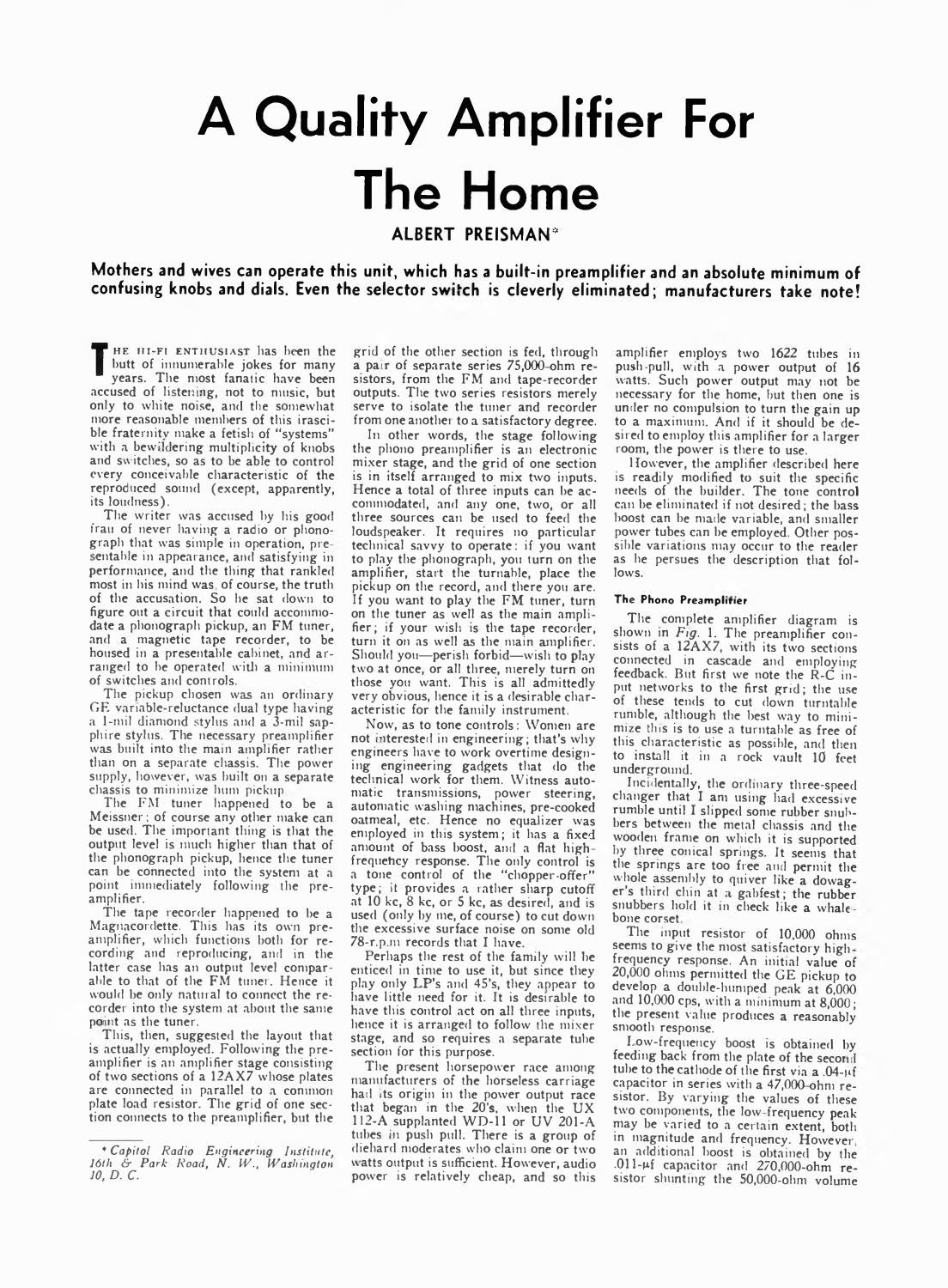control, together with the 75,000-ohm resistor above this combination.

This latter network produces a reduction in gain, but the gain is more than sufficient anvway, and the additional bass boost of 4 2 db raises the total to 19 db. Of course more can he had, but the re spouse from a test record using the RCA New Orthophonic curve seems quite satisfactory for the values given.

One advantage of employing two separate circuits for bass boost is that their peaks may be staggered and thus used to shape the curve to a certain degree. The curve as obtained for the values shown is exhibited in *Fig. 2;* the curve marked "Phono Input" shows a peak centered at about 45 cps. This is to be compared with the response marked "FM Input," which is that of the amplifier stages following the preamplifier. The slight dip below 50 cps in the latter curve is mainly due to the output transformer.

The 75,000-ohm resistor in the bassboost network can be made variable in order to vary the amount of hass boost. The 540-ohm cathode resistor of the first stage may he changed to a potentiometer, with the 47,000 ohm resistor connected to the arm. In this way the amount of bass boost can be varied in this network without varying the position of the peak in the frequency spectrum.

A switch in series with the feedback network can be used to disconnect it when a flat response is desired, such as when it is desired to connect a microphone. The concomitant increase in gain is usually desirable in such a case because of the normally lower output of the microphone. However, 1 prefer to

use the preamplifier in the Magnecordette for this purpose, hence I have omitted the switch.

One further point to note is the 015-pf cathode bypass capacitor employed in the second stage. It does not take effect until about 4,000 cps, at which point it begins to decrease the inverse feedback in this stage and thus raise the high-frequency response. This appears necessary in the case of triodes because of the appreciable input capacitance of a triode stage owing to the Miller effect. The resulting attenuation of the higher frequencies by several such stages is counteracted to an appreciable degree by tins small bypass capacitor. By varying its value, the point at which compensation begins to take effect can be varied: a smaller value causes the compensation to set in at a higher frequency.

When the amplifier was completed, it was found that the hum was appreciable, owing in part to the bass-boost. The solution was to feed the heater of the first 12AX7 (whose two sections constitute the preamplifier) with the plate current of the two 1622 tubes operating in pushpull. Since these operate essentially class A, the even-harmonic components that are present in the combined cathode current are relatively small, and produce no noticeable effects in the preamplifier. The reduction in bum is very marked; most of the residual hum now present is verv small, and is mainly due to stray magnetic fields acting on the phono pickup. I'M tuner, or Magnecordette. The latter is particularly sensitive to stray 60-cps magnetic fields.

The 12AX7 heater is placed in series

with a 22-ohm resistor and 25-ohm potentiometer. This increases the voltage drop to a value adequate to serve as self bias for the push-pull output stage. The 25-olun potentiometer serves further to varv the bias of one 1622 tube relative to the other ; in this way two 1622 tubes can be equalized as to d.c. plate current flow in the output stage. The 10,000-ohm resistor is required to draw additional bleeder current because the 12AX7 heater requires more d.c. than do the plates of the 6L6 tubes at an operating potential of 250 volts. The 10,000-ohm resistor also serves as a bleeder for the power supply

## Mixer and Equalizer Stages

The 50.000-ohm volume control following the preamplifier stages is for the phono pickup onlv, since it is assumed that the tuner and tape recorder have their own volume controls. In this way each volume control can be preset to its average position, so that there is no sud den blare of sound as the system is switched from one source to another.

The third stage employs the two sections of a 12AX7 tube in the form of an electronic mixer, as mentioned previously. Tlie common plate resistor of 39,000 ohms was found to be the desirable value to use in conjunction with the bridged-T network following it. The latter employs a 2-henry Hycor toroidal inductor, which can be switched by two sections of a 3-gang switch to bridge various combinations of series capacitors.

The bridged-T configuration gives a sharp attenuation dip at the frequency at which the two capacitors and the in-



Fig. 1. Complete schematic of the amplifier. The input switch is eliminated by mixing all three sources so that it is only necessary to turn on vuner, phono, or tape machine as desired.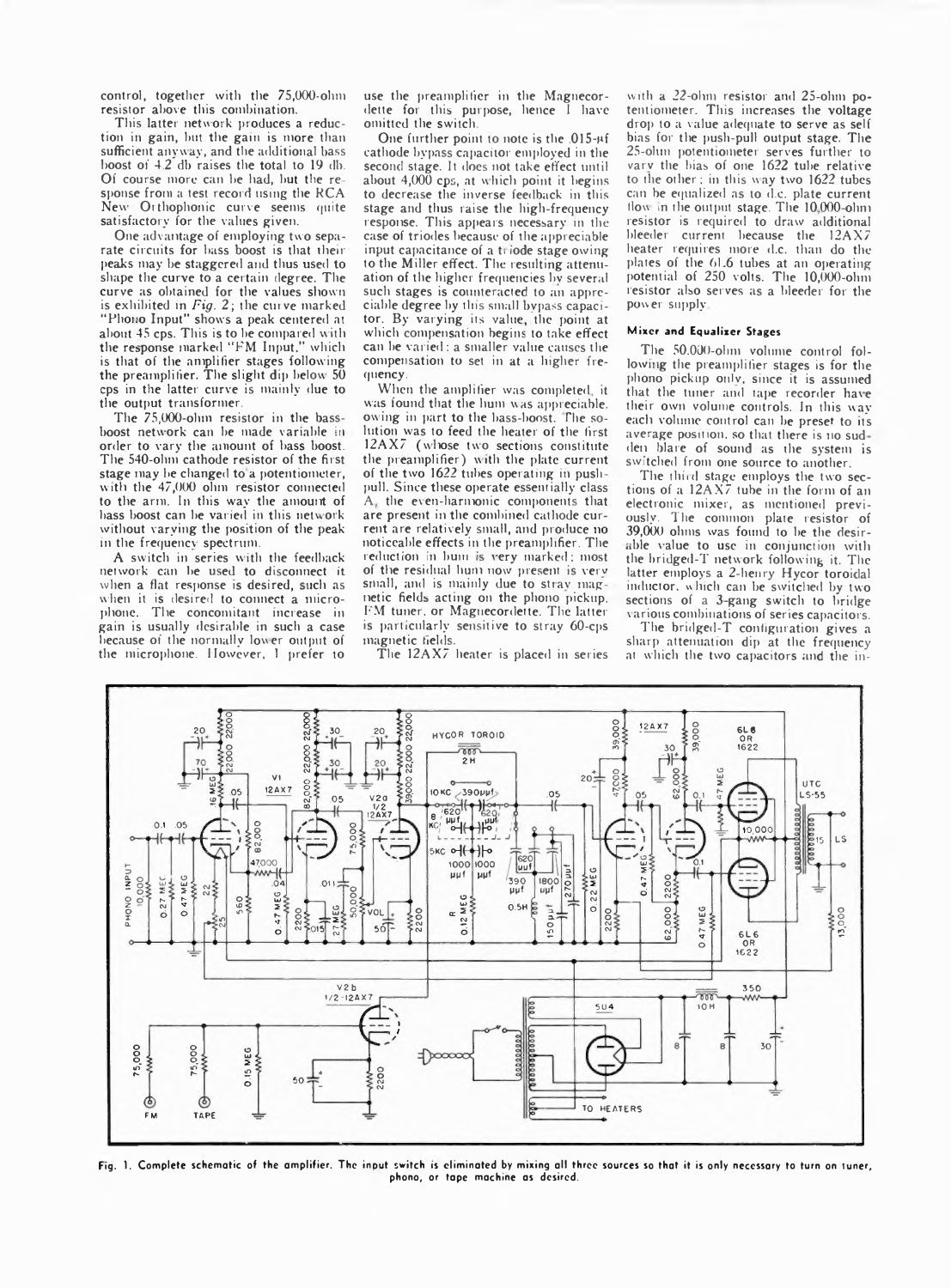ductance are in series resonance. The value of *R* must be adjusted to the proper value to produce this sharp selective at tenuation effect, but its value is not particularly critical. '1 he magnitude indicated is 120,000 ohms, but this value would differ with different inductors.

Approximate values of the capacitors used are indicated, but exact values are best determined experimentally by run ning a frequency response curve on the amplifier and adjusting the capacitor values until the proper response is obtained. Actually, odd values may be required to hit the desired frequency, and in this case a practical dodge is to use slightly unequal values of capacitors. A little patience and a number of capacitors will result in the response dropping off fairly sharply at the desired cutoff frequency.

However, the bridged-T network attenuates only in the vicinity of one frequency; above that frequency its transmission approaches the normal value once more. To hold down the response beyond the attenuation frequency, the series-resonant network following the bridged-T is employed. This involves a 0.5 henry choke and suitable series capacitors, mounted on the third section of the 3-gang switch, to operate in conjunction with the bridged-T.

Approximate values are shown for these capacitors also, but here again the capacitors should be chosen experimentally to resonate at a suitable higher frequency than the corresponding frequency of maximum attenuation of the bridged-T, and thus hold down the response to a suitably low value at the higher frequencies.

However, for the 8000- and 5000-cps attenuation frequencies, the simple series resonant circuits permit the response to rise again beyond its resonant frequency, because the amplifier still has adequate gain in this region. Hence, two additional shunting capacitors are employed from the corresponding two switch contacts to ground, and these bold the response down to an acceptably low value.

The response curves of the filters are shown in *Fig.* 3. The peaks shown are due to a tendency for the bridged-T choke to resonate with the following



series-resonant circuit; the rise in gain after the frequency of maximum attenuation is due to the inability of the seriesresonant circuit to keep the response down. The results are quite satisfactory despite these peaks, and in spite of the grave admonitions to avoid peaks, the " ringing" of the system is not noticeable to the listener.

The main reason for employing such a rather involved network is to obtain as wide a frequency response as possible consistent with the surface noise of the record or other source. For LP's and even good 78's I use the amplifier wide open; I can take a certain amount of hiss. Incidentally, I seemed to get a sharper attenuation curve using the bridged-T insead of a parallel twin-T. which otherwise would have been more attractive because it requires only resistors and capacitors.

## Power Output Section

The next two stages are sections of a 12AX7 tube, as indicated. The reason two sections are employed is to obtain feedback from the secondary of the output transformer to the cathode of the first section, and then to use the second section as the phase-splitter stage.

The amount of feedback that can be employed is limited; for the UTC LS-55 output transformer the values of 13,000 ohms for the feedback resistor, and 2200 ohms for the cathode resistor seem to permit the greatest allowable amount of feedback. Tests made by measuring the

regulation of the output voltage as the load resistance is varied indicate that the internal output impedance, looking into the 15-ohm secondary terminals, is reduced to 4 ohms.

The split cathode resistor employed in the phase-splitter stage affords the correct grid bias for the stage and at the same time the correct drive voltage for the connected 1622 grid.

The output stage in itself is conventional. The 1622 tubes are operated at values recommended by RCA, 250 volts on the plates and screen grids, and  $-18$ volts self bias. The output, as measured at the secondary of the output transformer, is 16 watts, and was determined by observing the output wave shape on a scope, and noting where it just began to flatten. The exact percentage is not important, as this is more power output than is required in the home.

The maximum gain was found to be about 102 db at 1000 cps. This is not only very high, considering that no input step-up transformer is employed, but it is also in excess of that required by any phonograph pickup; indeed, it reaches down into the thermal and micrcphonic noise levels of the first stage. This is particularly the case since the gain at low frequencies is an additional 18 db. A 12AU7 can be successfully substituted for the first 12AX7, with about 7 db reduction in gain. Hence, one might just as well use the 12AX7 and run the volume control a littie lower.

The power supplv is of conventional *(Concluded on bottom of next page)*



Fig 3. This graph shows the characteristic with each of the three filters switched in.

Fig. 4. Over-all response from the grooves of a test disc to a dummy load resistor following the output transformer is satisfactorily flat.